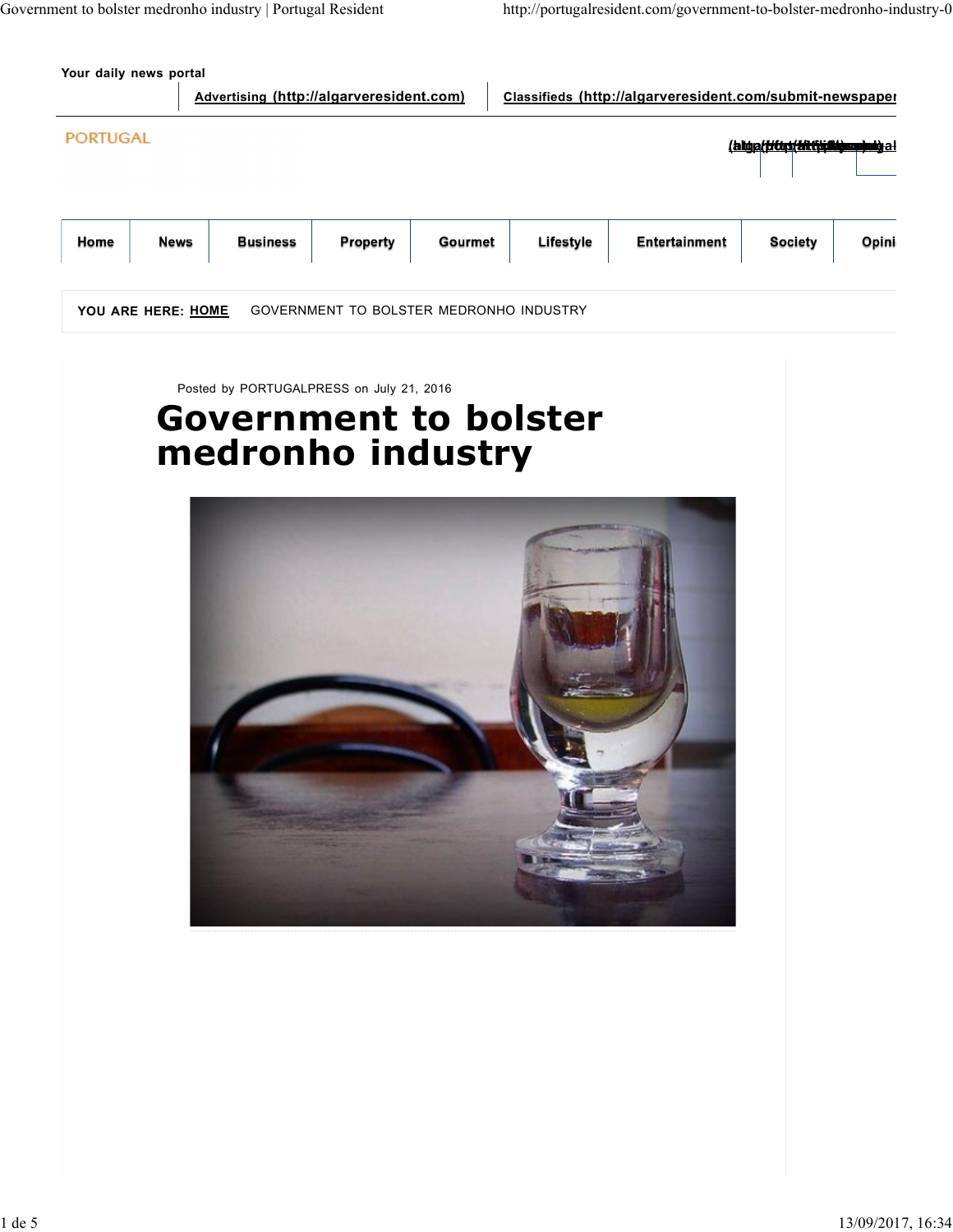

The medronho industry is set to benefit from more investment and promotion from the Portuguese government following a draft resolution published in the state's official newspaper Diário da República on Monday, July 18.

The medronho fruit is commonly grown in the Algarve (especially in the Monchique and Caldeirão hills) as well as the Alentejo and the centre of Portugal, and is used most notably to create the hugely alcoholic Medronho fruit brandy, or aguardente (firewater) – a staple of old taverns and bars in the Algarve.

The proposal was worked on by several political parties and approved unanimously in parliament last month. In a nutshell, it advises the government to provide producers with more "financial and technical means" to boost the plantation and exploration of medronho trees (Arbutus unedo, also called strawberry tree) in Portugal. It also requests more "community support" from the EU. The medconho industry is set to benefit from more investment and promotion from the Portiguese government following a draft resolution published in the state's official newspaper<br>Diano dis repolution on Monday, July 18.<br>T

Another suggestion is to create a "national forum" that brings together medronho producers and associations as well as the "scientific community and public and private entities".

Finally, the MPs also want the licensing process to be "facilitated", as medronho producers usually produce "small or very small" amounts of the liqueur. They also want medronho